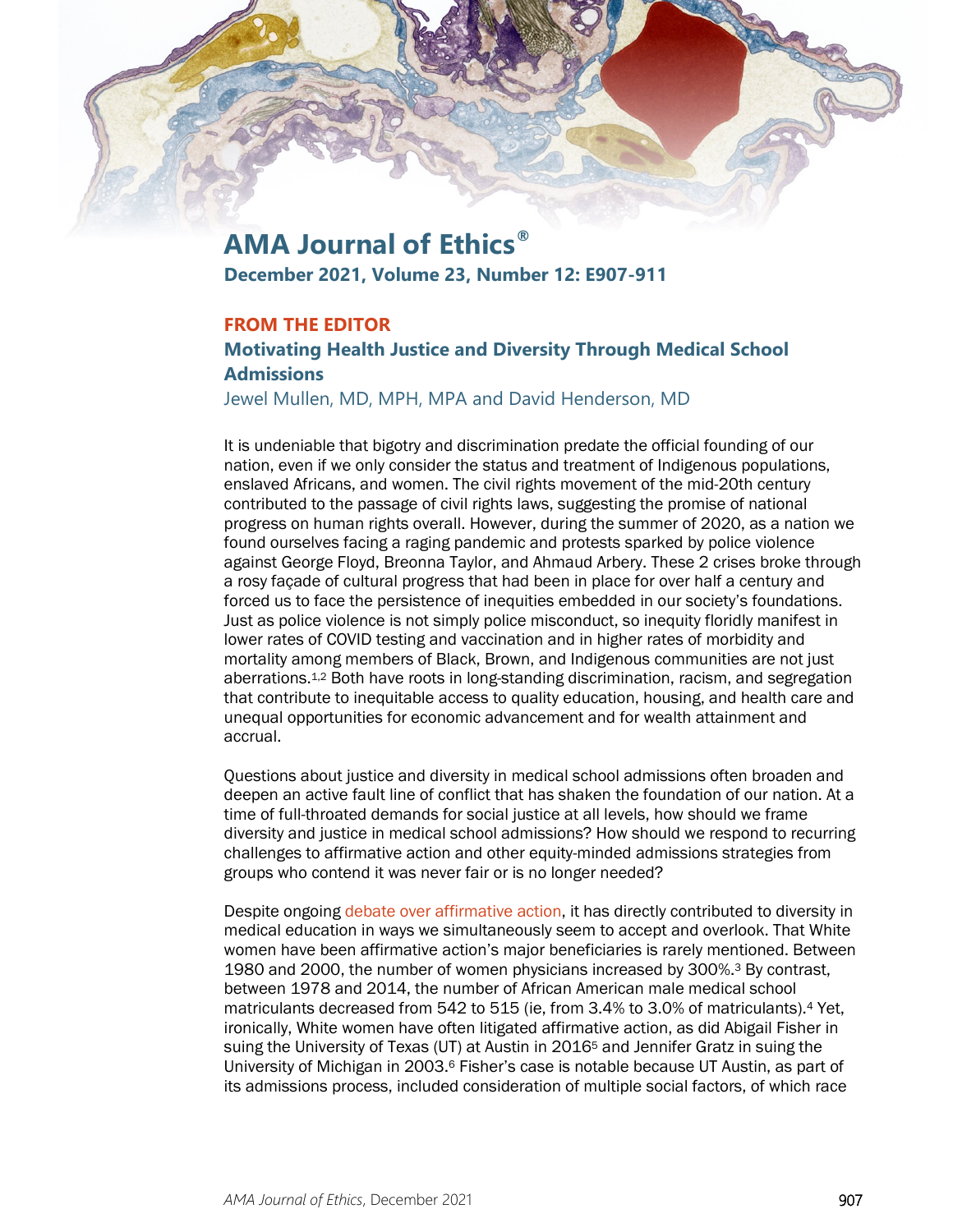was one. Thus, holistic review has been legally challenged as well as affirmative action. Which, if any, features of these examples should be applied to medical school admissions now? Neither affirmative action nor holistic review directly addresses the fundamental injustices it was intended to remediate. If social justice questions dominate our national conversation about medical school admissions, it seems reasonable to ask: How should a [social justice lens](https://journalofethics.ama-assn.org/article/what-does-it-mean-medical-school-admissions-be-socially-accountable/2021-12%C2%A0) be used to explore and pursue diversity? A social accountability framework offers one such lens.

In 1995, the World Health Organization (WHO) defined medical schools' social accountability as "*the obligation to direct their education, research and service activities towards addressing the priority health concerns of the community, region, and/or nation they have a mandate to serve*. The priority health concerns are to be identified jointly by governments, health care organizations, health professionals and the public $\frac{7}{7}$ and defined in light of 4 ethical and cultural values: relevance, quality, cost effectiveness, and equity. The WHO added: "Accountability exists independently of whether a school acknowledges it and addresses it; all medical schools are accountable."7 These statements from the WHO assert the importance of a social accountability as a fourth cornerstone complementing the three traditionally recognized as foundational to medical education: education, research, and clinical care. Concurring with the WHO's conception of social accountability in medicine, the American Medical Association (AMA) in June 2020 defined racism as a public health threat and made an organizational commitment to act against racism, injustice, and police violence.8

In September 2019, the AMA also convened a group of medical educators from across the country—the Accelerating Change in Education (ACE) Consortium—which, guided by social accountability as an ethical value, engaged in a "wicked problem"9 fishbone exercise to identify drivers of medicine's lack of diversity. The fishbone exercise revealed 6 root causes of inequity in medical education: (1) debt, (2) overreliance on traditional metrics, (3) structural racism, (4) lack of inclusion in health care education and work environments, (5) lack of attention to harmful biases among organizational leaders and institutional processes, and (6) neglect of diversity, equity, and inclusion as key ethical values along professional development pathways. The ACE Consortium cited medical schools' responsibility for implementing changes to address injustices structurally entrenched in classroom and clinic-based teaching and learning cultures, especially those perpetuating inequity through bias in standardized examinations and metrics that prop up myths of meritocracy. Medical College Admission Test® (MCAT) and United States Medical Licensing Examination® (USMLE) scores, for example, do not predict clinical performance quality but do correlate well with family income.10,11

By demanding that "primary attention should be given to those who suffer the most, to ailments that are most prevalent, and to conditions that can be addressed with locally available means,"7 the WHO framework suggests how to incorporate social justice in admissions processes. The WHO states: "Medical schools can and should also have some role in defining the composition and distribution of the health workforce most appropriate to meeting the needs of society."7 With regard to quality, the WHO maintains that "high-quality health care uses evidence-based data and appropriate technology to deliver comprehensive health care to individuals and populations, taking into account their social, cultural and consumer expectations."7 The WHO defines cost-effective health care systems as those with "the greatest impact on the health of a society while making the best use of its resources."7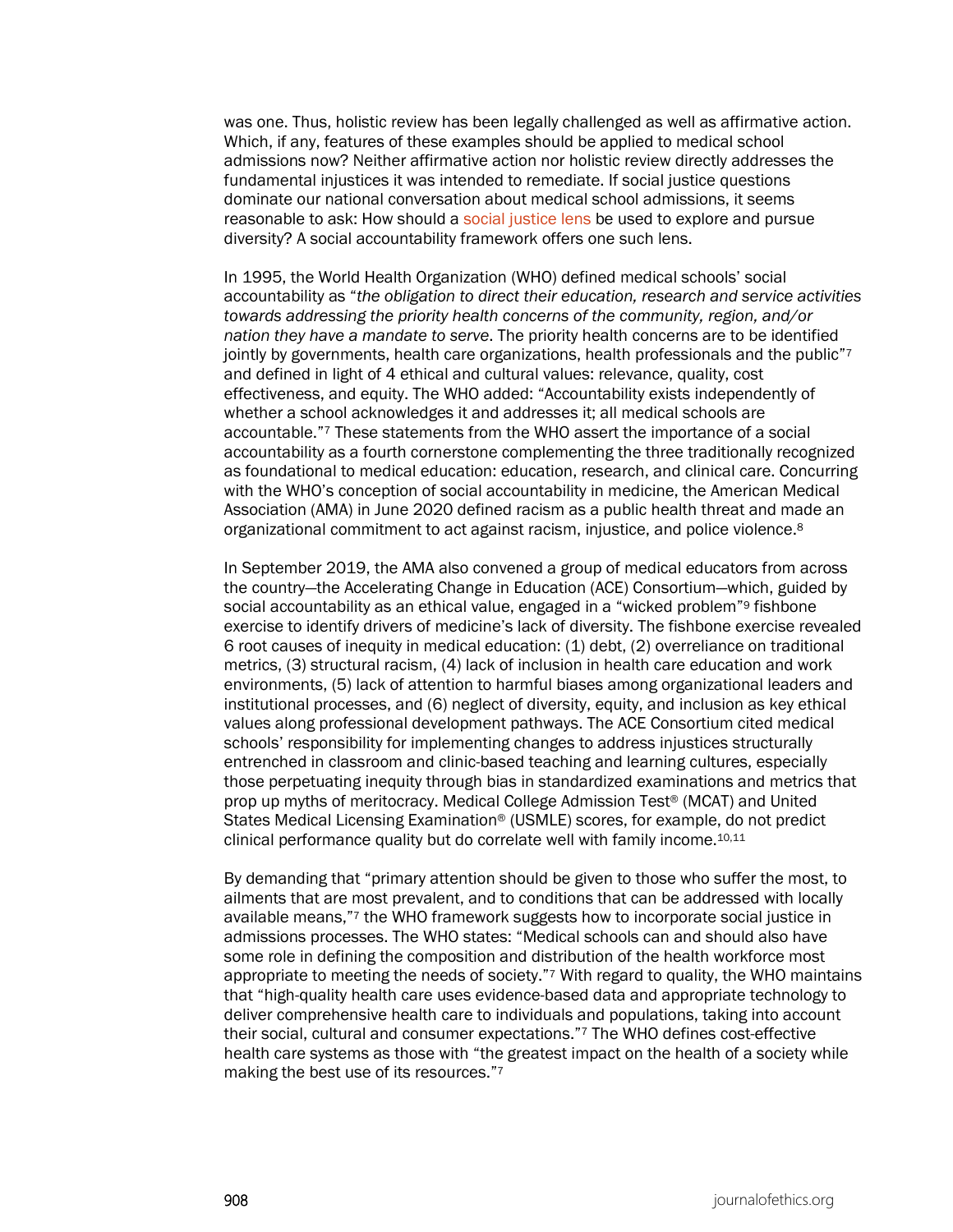Currently, medical schools have few incentives to meet society's needs, and many aspire to be highly ranked [based on metrics](https://journalofethics.ama-assn.org/article/three-things-schools-should-do-make-advancement-assessment-just/2021-12) (eg, grade-point averages, MCAT scores) that indicate neither students' quality nor their merit. In a study of 136 allopathic and 34 osteopathic medical schools' mission statements published in 2014, only 16% named diversity as a prominent theme.12 Thus, another question is how to respond to such a lack of commitment to [diversity in health care](https://journalofethics.ama-assn.org/article/how-should-medical-school-admissions-drive-health-care-workforce-diversity/2021-12) when evidence has accrued that racial, ethnic, and cultural patient-clinician concordance promotes stronger, more functional relationships and improves patients' adherence and outcomes.13,14,15 If we apply the WHO's 4 ethical and cultural values of relevance, quality, cost effectiveness, and equity to medical school admissions processes and practices, we ought not to be satisfied with processes ill-equipped to generate the physician workforce diversity that society needs. Health equity is a product of medical schools' social accountability.

During the civil rights movement of the 1960s, calls for social justice, informed by principles of distributive and procedural justice, manifested not only in ideals and mission statements but also in action. In 2020, restorative and reparative justice again became prominent in national conversations, as it was acknowledged that not all among us have had opportunities to fully realize our common American strivings and inalienable rights to "Life, Liberty and the pursuit of Happiness."16 We recognize that Thomas Jefferson's words, valiant in mission, failed to be meaningfully enacted in our shared history. As educators, clinicians, and researchers in medicine in our present time, we must improve retention and promotion of diverse students and faculty, foster  $inclusion$ , and modify curricular content $17,18$  to build public health capacity; we are accountable for making our fields as diverse as needed so that all are cared for equitably.

#### **References**

- 1. Ndugga N, Hill L, Artiga S, Haldar S. Latest data on COVID-19 vaccinations by race/ethnicity. Kaiser Family Foundation. October 6, 2021. Accessed October 20, 2021[. https://www.kff.org/coronavirus-covid-19/issue-brief/latest-data-on](https://www.kff.org/coronavirus-covid-19/issue-brief/latest-data-on-covid-19-vaccinations-race-ethnicity/)[covid-19-vaccinations-race-ethnicity/](https://www.kff.org/coronavirus-covid-19/issue-brief/latest-data-on-covid-19-vaccinations-race-ethnicity/)
- 2. Introduction to COVID-19 racial and ethnic health disparities. Centers for Disease Control and Prevention. Updated December 10, 2020. Accessed October 20, 2021. [https://www.cdc.gov/coronavirus/2019](https://www.cdc.gov/coronavirus/2019-ncov/community/health-equity/racial-ethnic-disparities/index.html) [ncov/community/health-equity/racial-ethnic-disparities/index.html](https://www.cdc.gov/coronavirus/2019-ncov/community/health-equity/racial-ethnic-disparities/index.html)
- 3. Salsberg ES, Forte GJ. Trends in the physician workforce, 1980-2000. *Health Aff (Millwood)*. 2002;21(5):165-173.
- 4. Poll-Hunter N, Nivet M, Owens A, Arceneaux T, Zhang K. Altering the course: Black males in medicine. Association of American Medical Colleges; 2015. Accessed May 18, 2021. [https://store.aamc.org/downloadable/download/sample/sample\\_id/84/](https://store.aamc.org/downloadable/download/sample/sample_id/84/)
- 5. *Fisher v Univ of Tex at Austin*, 758 F 3d 633 (2013).
- 6. *Gratz v Bollinger*, 539 US 244 (2003).
- 7. Boelen C, Heck JE. Defining and measuring the social accountability of medical schools. World Health Organization; 1995. Accessed May 18, 2021. [http://apps.who.int/iris/bitstream/10665/59441/1/WHO\\_HRH\\_95.7.pdf](http://apps.who.int/iris/bitstream/10665/59441/1/WHO_HRH_95.7.pdf)
- 8. New AMA policy recognizes racism as a public health threat. News release. American Medical Association; November 16, 2020. Accessed May 18, 2021. [https://www.ama-assn.org/press-center/press-releases/new-ama-policy](https://www.ama-assn.org/press-center/press-releases/new-ama-policy-recognizes-racism-public-health-threat)[recognizes-racism-public-health-threat](https://www.ama-assn.org/press-center/press-releases/new-ama-policy-recognizes-racism-public-health-threat)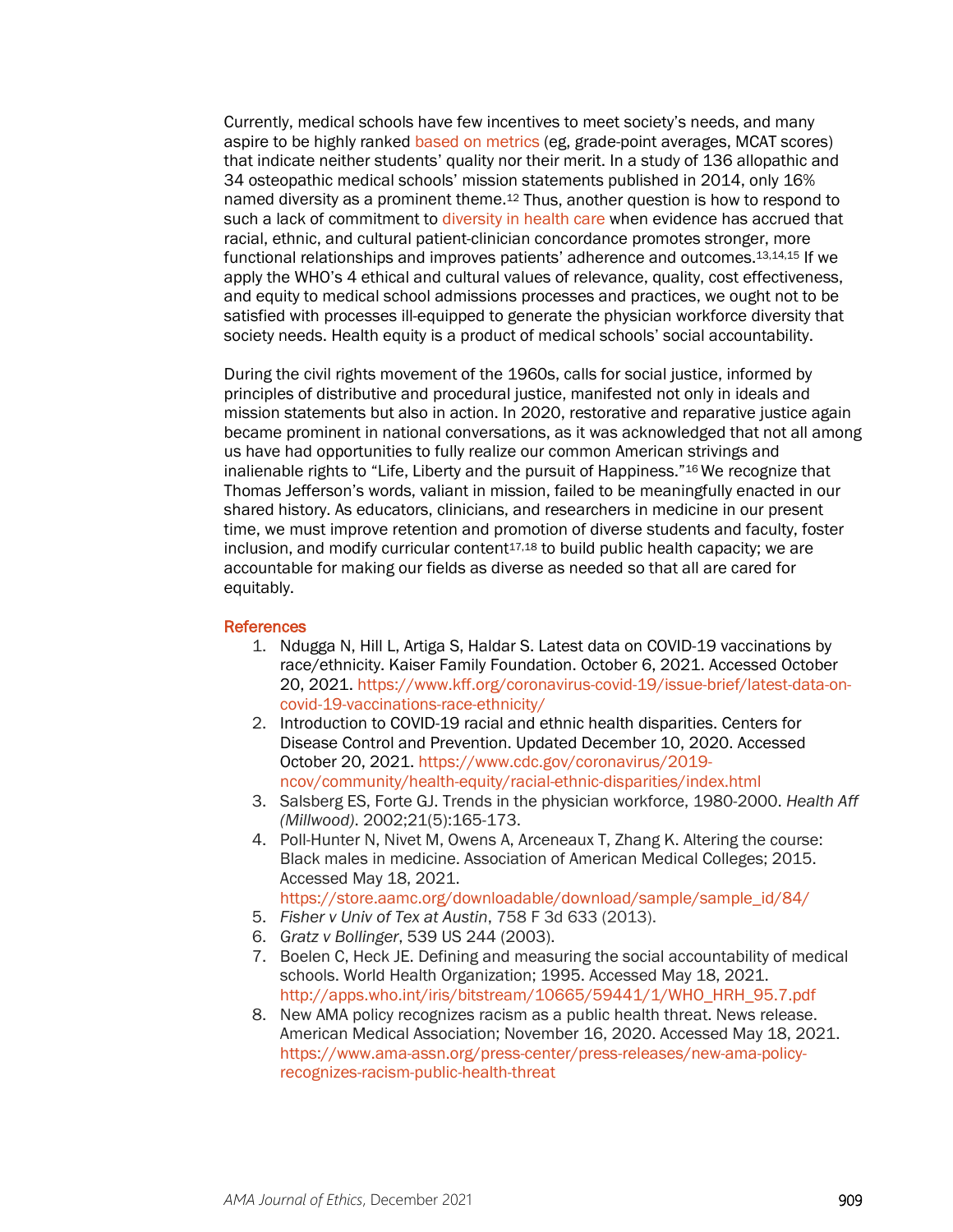- 9. Rittel HWJ, Webber MM. Dilemmas in a general theory of planning. *Policy Sci*. 1973;4(2):155-169.
- 10. Fadem B, Schuchman M, Simring SS. The relationship between parental income and academic performance of medical students. *Acad Med*. 1995;70(12):1142- 1144.
- 11. White CB, Dey EL, Fantone JC. Analysis of factors that predict clinical performance in medical school. *Adv Health Sci Educ Theory Pract*. 2009;14(4):455-464.
- 12. Valsangkar B, Chen C, Wohltjen H, Mullan F. Do medical school mission statements align with the nation's health care needs? *Acad Med*. 2014;89(6):892-895.
- 13. Alsan M, Garrick O, Graziani G. Does diversity matter for health? Experimental evidence from Oakland. *Am Econ Rev*. 2019;109(12):4071-4111.
- 14. Mensah MO, Sommers BD. The policy argument for healthcare workforce diversity. *J Gen Intern Med*. 2016;31(11):1369-1372.
- 15. McDougle L, Way DP, Lee WK, et al. A national long-term outcomes evaluation of US premedical postbaccalaureate programs designed to promote health care access and workforce diversity. *J Health Care Poor Underserved*. 2015;26(3):631-647.
- 16. Declaration of Independence: a transcription. National Archives. Accessed September 1, 2021. [https://www.archives.gov/founding-docs/declaration](https://www.archives.gov/founding-docs/declaration-transcript)[transcript](https://www.archives.gov/founding-docs/declaration-transcript)
- 17. Lucey CR. *Achieving Competency-Based, Time-Variable Health Professions Education: Proceedings of a Conference Sponsored by Josiah Macy Jr Foundation in June 2017*. Josiah Macy Jr Foundation; 2018. [https://macyfoundation.org/assets/reports/publications/macy\\_monograph\\_20](https://macyfoundation.org/assets/reports/publications/macy_monograph_2017_final.pdf) [17\\_final.pdf](https://macyfoundation.org/assets/reports/publications/macy_monograph_2017_final.pdf)
- 18. Rourke J. Social accountability: a framework for medical schools to improve the health of the populations they serve. *Acad Med*. 2018;93(8):1120-1124.

Jewel Mullen, MD, MPH, MPA is the associate dean for health equity and an associate professor of population health and internal medicine at the University of Texas at Austin Dell Medical School.

David Henderson, MD is the chair of the Department of Family Medicine and the associate dean of the Office of Multicultural and Community Affairs at UConn Health in Farmington, Connecticut.